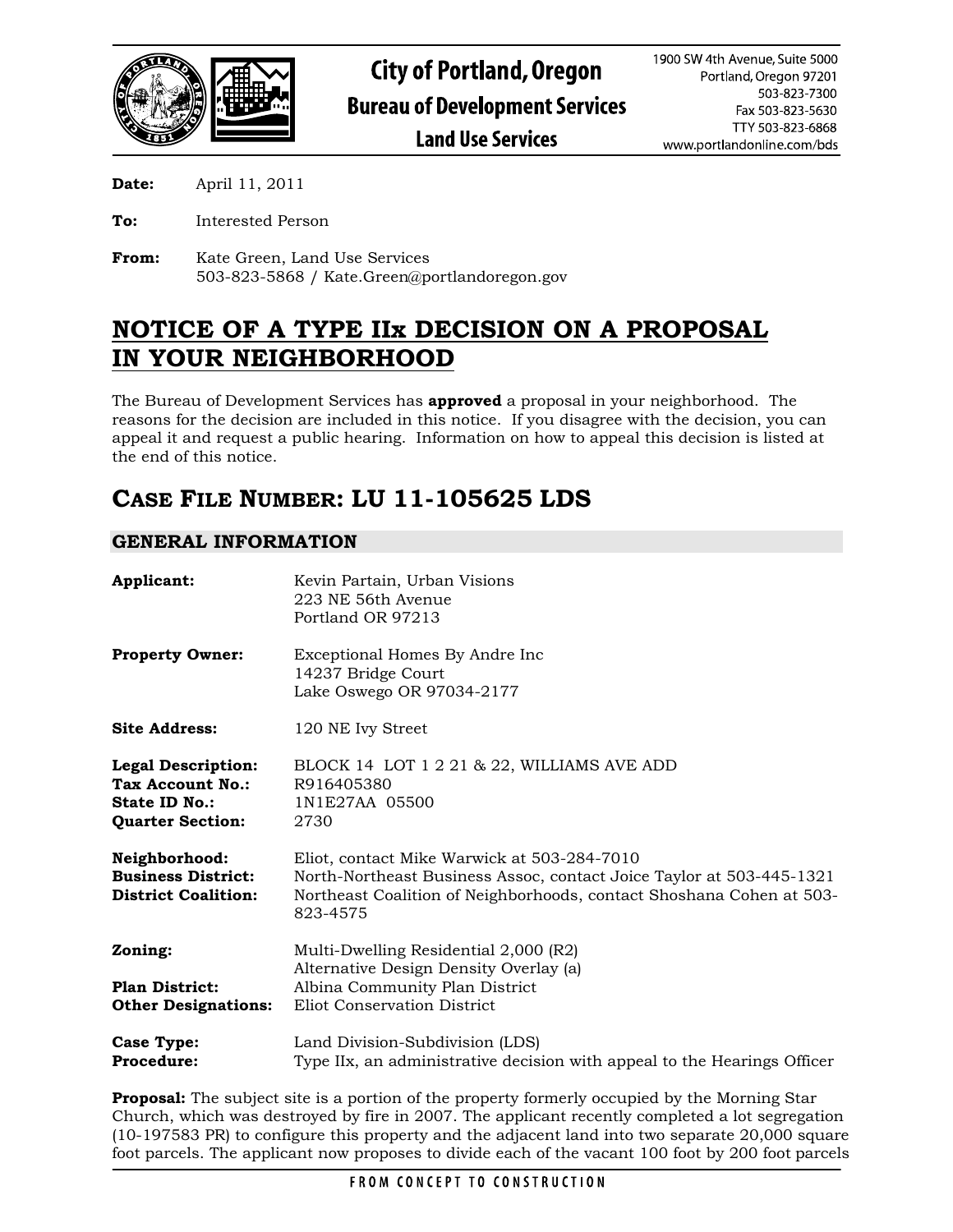into 9 lots for attached and detached housing. The two proposals are nearly identical. This application is for the "north" parcel, and a separate notice will be sent regarding the application (LU 11-101408 LDS) for the "south" parcel (see attached zoning map).

The proposed lot sizes are as follows: Lot 1: 1,800 square feet; Lots 2 and 3: 1,600 square feet; Lots 4 through 9: 2,500 square feet.

To address stormwater management and sanitary sewer requirements, onsite drywells are proposed for each lot, and a new sanitary sewer extension is proposed to serve the new lots along NE Rodney.

This subdivision proposal is reviewed through a Type IIx procedure because: (1) the site is in a residential zone; (2) four to ten dwelling units are proposed, not including accessory dwelling units (see 33.660.110).

For purposes of State Law, this land division is considered a subdivision. To subdivide land is to divide an area or tract of land into four or more lots within a calendar year, according to ORS 92.010. ORS 92.010 defines "lot" as a single unit of land created by a subdivision of land. The applicant's proposal is to create 9 units of land (9 lots). Therefore this land division is considered a subdivision.

Additionally, since the site is within the Eliot Conservation District, all new development must comply with the Community Design Standards (33.218); otherwise, the proposal will trigger a Historic Design Review. The applicant has indicated the new development will be designed in accordance with the Community Design Standards, so the proposal does not include a request for a Historic Design Review.

## **Relevant Approval Criteria:**

In order to be approved, this proposal must comply with the approval criteria of Title 33. The relevant criteria are found in Section **33.660.120, Approval Criteria for Land Divisions in Open Space and Residential Zones**.

# **FACTS**

**Site and Vicinity:** The subject site is 20,000 square-feet in area, and relatively flat except where the grade slopes up steeply along the east lot line to the neighboring property. The 200 feet of frontage on NE Ivy Street to the north, and 100 feet of frontage on NE Rodney Avenue to the west. The site was formerly developed with a church, which was destroyed in a fire in 2007, and the demolition was finalized in 2011. The site is now vacant and enclosed with a chain-link fence.

The site is situated within the Eliot Conservation District, which is within the Albina Community Plan boundary, and comprises one of the oldest urban areas in Portland. The area has an established street grid. Much of the surrounding residential development to the north and south includes homes built between 1880 and 1910, which feature prominent front porches and entries typical of the Queen Anne and Colonial Revival styles. Approximately 600 feet to the east and west of the site there are major north-south streets (NE MLK Boulevard to the east, and the N Williams and N Vancouver couplet to the west) bordered by mixed commercial, employment, and high density multi-dwelling zoned properties.

#### **Infrastructure:**

**Streets –** The site is located within the Elliot Pedestrian District. The site has approximately 200 feet of frontage on NE Ivy, and about 100 feet of frontage on NE Rodney. At this location, NE Ivy and NE Rodney are classified as Local Service Streets for all modes in the Transportation System Plan (TSP). Both frontages are improved to current City standards. Parking is currently allowed on both sides of the abutting streets.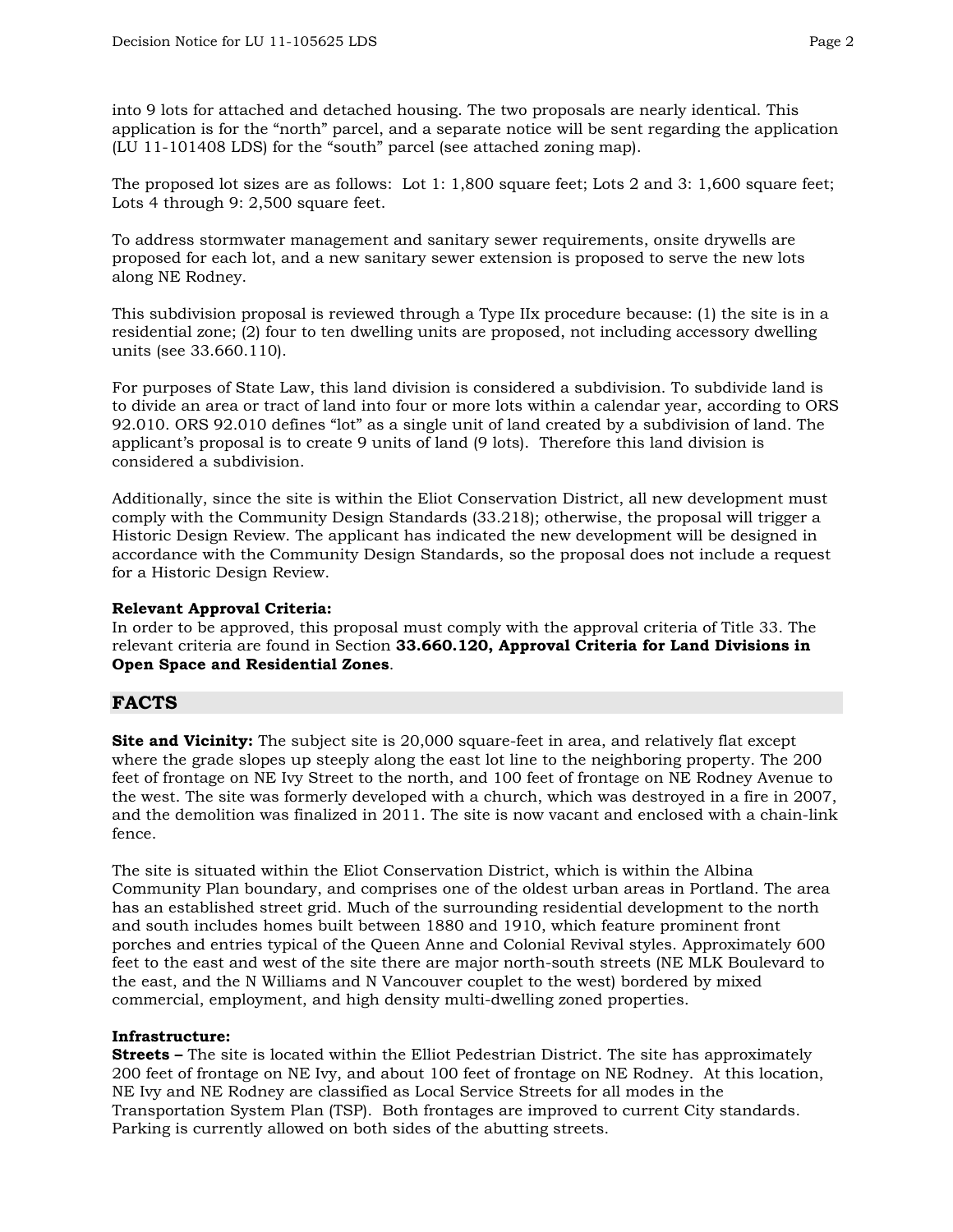Tri-Met provides transit service approximately 300 to 600 feet of the site along streets to the north, east, and west of the site.

**Water Service –** There is an existing 8-inch CI water main in NE Rodney Avenue, and an existing 6-inch CI water main in NE Ivy Street. The former church buildings were served by 5/8-inch metered services; one service was provided from each main.

The estimated static water pressure range for this location is 62 psi to 78 psi at the existing NE Ivy Street property line elevation of 181 feet.

**Sanitary Service** - There are existing 10-inch vitrified clay public combination sewer lines in NE Ivy Street and NE Cook Street.

**Zoning:** The site is in the **Multi-Dwelling Residential 2,000 (R2)** zone, which is a mediumdensity multi-dwelling zone, allowing detached, attached and multi-unit structures at a maximum density of one unit per 2,000 square-feet of site area.

The site is also within the **Alternative Design Density (a) overlay** zone, which allows options for additional density if standards are met. This proposal does not utilize the options of the overlay zone.

#### In addition, the site is within the **Eliot Conservation District** and the **Albina Community Plan District**.

Conservation districts are applied in neighborhoods with special architectural and historic significance. In these districts, proposals for new development or alterations to existing development are subject to the Community Design Standards or a Historic Design Review process, which ensures that the special qualities and characteristics of these districts are preserved.

The Albina Community Plan District is generally intended to ensure compatibility between commercial and industrial development and nearby residential neighborhoods, and to encourage compatible residential infill.

**Land Use History:** City records indicate that prior land use reviews include the following:

- LUR 94-011517 DZ/LUR 94-00615 CU: approval of a Conditional Use with Design Review for a play area for a religious institution; and approval of Modifications (through Design Review) to increase the fence height and reduce the required landscaping.
- LU 07-146177 CU: approval of a Conditional Use Review for a new church, school and 35 space surface parking lot.
- LU 08-106382 HDZM: denial of a Historic Design Review for a new church.
- LU 09-105568 HDZM: approval of a Historic Design Review for a new church.

Since the former religious institution has been removed, the conditional use requirements no longer apply.

**Agency Review:** Several Bureaus have responded to this proposal and relevant comments are addressed under the applicable approval criteria. Please see Exhibits "E" for details.

**Neighborhood Review:** A Notice of Proposal in Your Neighborhood was mailed on **February 11, 2010**. One written response was received from the Eliot Neighborhood Association, which noted concerns about the appearance of the proposed development, but did not cite any specific objections to the land division.

*Staff response: The site is within the Eliot Conservation District and development on the proposed lots must comply with the Community Design Standards, which are intended to integrate new development with the surrounding development. If the proposal does not comply with those*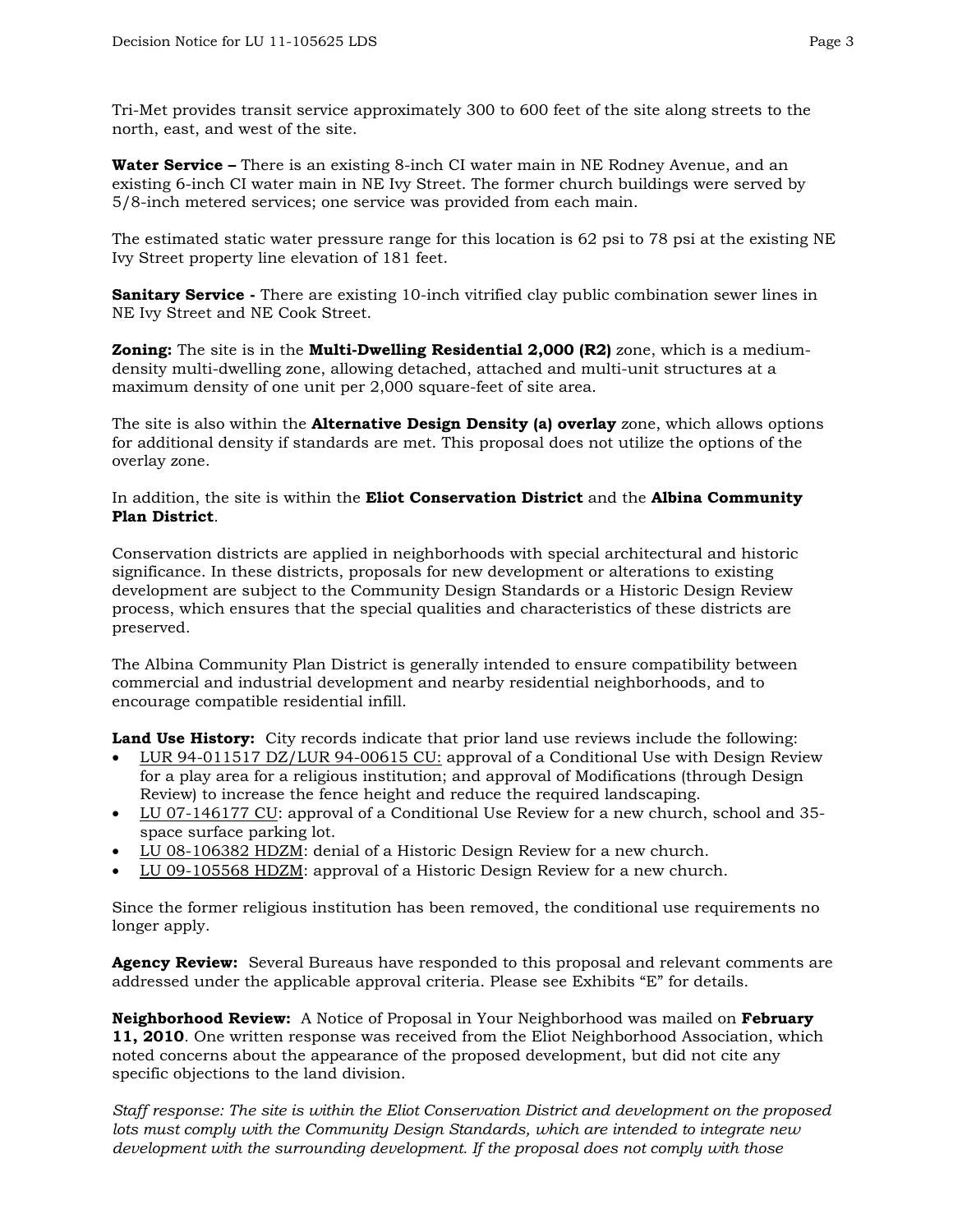*standards, the project will be subject to Historic Review, as well as a Land Division Amendment. These provisions should address compatibility of the new development with the adjacent buildings.* 

## **ZONING CODE APPROVAL CRITERIA**

#### *APPROVAL CRITERIA FOR LAND DIVISIONS IN OPEN SPACE AND RESIDENTIAL ZONES 33.660.120 The Preliminary Plan for a land division will be approved if the review body finds that the applicant has shown that all of the following approval criteria have been met.*

Due to the specific location of this site, and the nature of the proposal, some of the criteria are not applicable. The following table summarizes the criteria that are not applicable. Applicable criteria are addressed below the table.

| Criterion    | <b>Code Chapter/Section and Topic</b>    | Findings: Not applicable because:                   |
|--------------|------------------------------------------|-----------------------------------------------------|
| <sub>B</sub> | 33.630 – Tree Preservation               | No significant trees or trees in excess of 6 inches |
|              |                                          | in diameter are located fully on the site or        |
|              |                                          | outside of the environmental zone on the site.      |
| $\mathsf{C}$ | 33.631 - Flood Hazard Area               | The site is not within the flood hazard area.       |
| D            | 33.632 - Potential Landslide Hazard Area | The site is not within the potential landslide      |
|              |                                          | hazard area.                                        |
| E            | 33.633 - Phased Land Division or Staged  | Not applicable. These standards only apply to       |
|              | Final Plat                               | land divisions in the RF through R2.5 zones.        |
| F            | 33.634 - Recreation Area                 | Not applicable. The minimum required density is     |
|              |                                          | less than 40 units.                                 |
| H            | 33.636 - Tracts and Easements            | No tracts or easements have been proposed or        |
|              |                                          | will be required.                                   |
| $J_{\rm}$    | 33.640 - Streams, Springs, and Seeps     | No streams, springs, or seeps are evident on the    |
|              |                                          | site outside of environmental zones.                |
| L            | 33.654.110.B.2 - Dead end streets        | No dead end streets are proposed.                   |
|              | 33.654.110.B.3 - Pedestrian connections  | The site is not located within an I zone.           |
|              | in the I zones                           |                                                     |
|              | 33.654.110.B.4 - Alleys in all zones     | No alleys are proposed or required.                 |
|              | 33.654.120.C.3.c - Turnarounds           | No turnarounds are proposed or required.            |
|              | 33.654.120.D - Common Greens             | No common greens are proposed or required.          |
|              | 33.654.120.E - Pedestrian Connections    | There are no pedestrian connections proposed or     |
|              |                                          | required.                                           |
|              | 33.654.120.F - Alleys                    | No alleys are proposed or required.                 |
|              | 33.654.120.G - Shared Courts             | No shared courts are proposed or required.          |
|              | 33.654.130.D - Partial rights-of-way     | No partial public streets are proposed or required. |

#### **Applicable Approval Criteria are:**

#### **A. Lots. The standards and approval criteria of Chapters 33.605 through 33.612 must be met.**

**Findings:** Chapter 33.612 contains the density and lot dimension requirements applicable in the R3 through IR zones. The applicant is proposing 9 lots; one (Lot 1) for a detached house, and the balance (Lots 2 through 9) for attached houses.

Single-dwelling development is proposed for some or the entire site, therefore the proposed lots must meet minimum density and not exceed the maximum density stated in Table 120-3. The minimum density in the R2 zone is one unit per 2,500 square feet and the maximum density is one unit per 2,000 square feet. The total site area shown on the applicant's survey is 20,000 square feet, so the site has a minimum required density of 8 units and a maximum density of 10 units. The proposal is for 9 units, so the density standards are met.

The required and proposed lot dimensions are shown in the following table. Lot 1 is proposed for a detached house and Lots 2 through 9 are proposed for attached houses:

| DΩ<br>ĸz | Minimum  | Minimum   | Minimum   | Minimum        |
|----------|----------|-----------|-----------|----------------|
|          | lot area | lot width | lot depth | front lot line |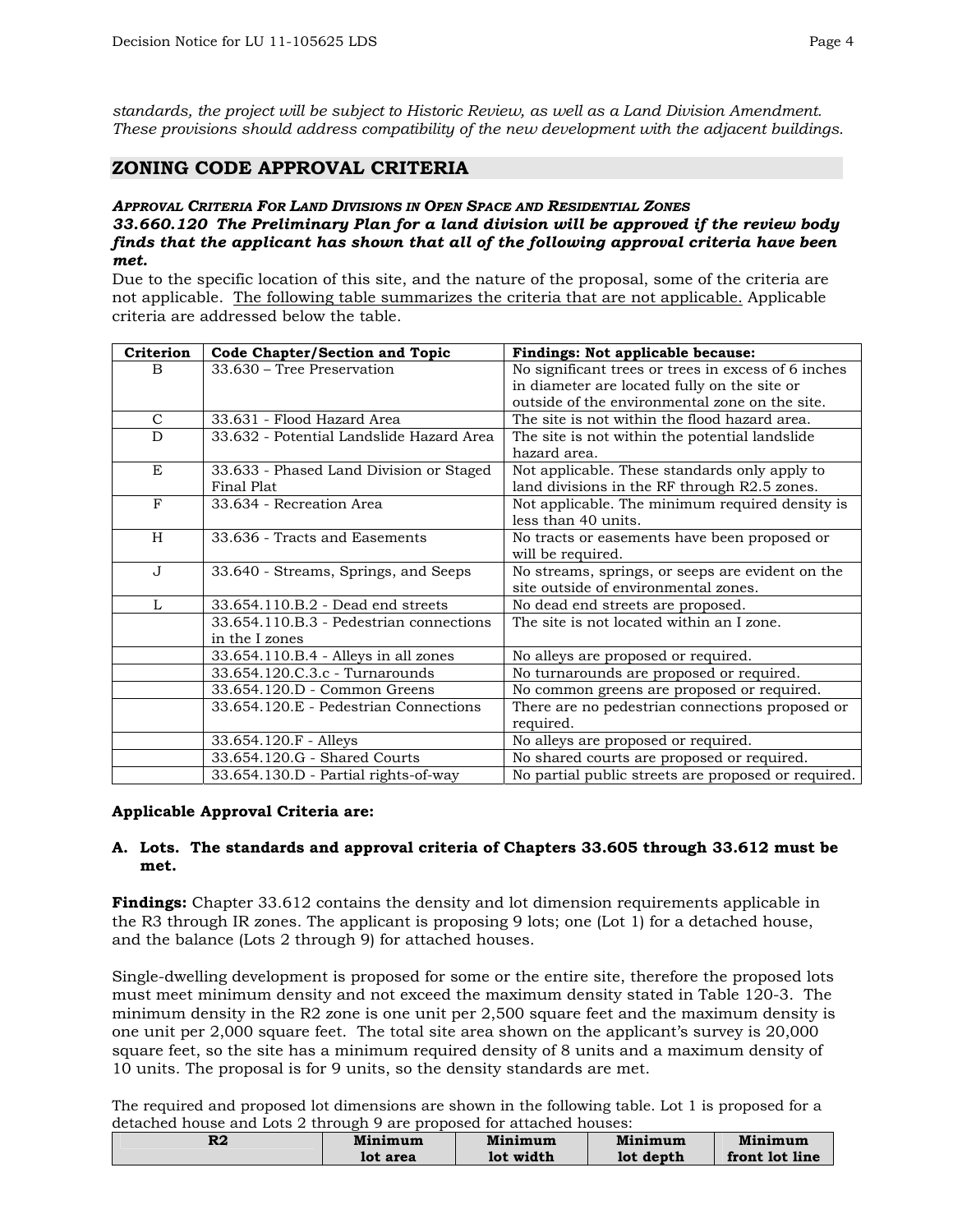|                        | (square feet) | (square feet) | (square feet) | (square feet) |
|------------------------|---------------|---------------|---------------|---------------|
| <b>Attached Houses</b> | 1,600         | 15            | none          | 15            |
| <b>Detached Houses</b> | 1,600         | 25            | none          | 25            |
| Lot 1 (detached house) | 1,800         | 36            | 50            | 36            |
| Lot $2$                | 1,600         | 25            | 64            | 25            |
| Lot 3                  | 1,600         | 25            | 64            | 25            |
| Lot 4                  | 2,500         | 25            | 100           | 25            |
| Lot 5                  | 2,500         | 25            | 100           | 25            |
| Lot 6                  | 2,500         | 25            | 100           | 25            |
| Lot 7                  | 2,500         | 25            | 100           | 25            |
| Lot 8                  | 2,500         | 25            | 100           | 25            |
| Lot 9                  | 2,500         | 25            | 100           | 25            |

\* Width is measured from the midpoints of opposite lot lines.

Only Lot 1 is currently proposed for a detached house; however, all of the lots are of sufficient width to meet the dimensional requirements for both attached and detached houses. Therefore, the lots could be developed with either attached or detached houses.

The findings above show that the proposal complies with the applicable density and lot dimension standards, so this criterion is met.

### **G. Clearing, Grading and Land Suitability. The approval criteria of Chapter 33.635, Clearing, Grading and Land Suitability must be met.**

#### **Findings:**

#### *Clearing and Grading*

The regulations of Chapter 33.635 ensure that the proposed clearing and grading is reasonable given the infrastructure needs, site conditions, tree preservation requirements, and limit the impacts of erosion and sedimentation to help protect water quality and aquatic habitat.

In this case, the site is primarily flat, and is not located within the Potential Landslide Hazard Area. Therefore, no significant clearing or grading will be required on the site to make the new lots developable. In addition, there are no trees required to be preserved in the areas where new development on the site is anticipated.

#### *Land Suitability*

As noted above, the site was formerly occupied by a religious institution; however, all existing buildings have been removed, and the sewer service has been capped. This should ensure the new lots are suitable for development

Based on the foregoing, the new lots are considered suitable for development, and this criterion is met.

#### **I. Solar access. If single-dwelling detached development is proposed for the site, the approval criteria of Chapter 33.639, Solar Access, must be met.**

**Findings:** The solar access regulations encourage variation in the width of lots to maximize solar access for single-dwelling detached development and minimize shade on adjacent properties.

Though only Lot 1 is proposed for a detached house, the balance of the lots are of sufficient size to allow detached houses as well, so this criterion will be evaluated for all the lots.

The site is on a corner with frontage on NE Ivy Street (an east-west street) and NE Rodney Avenue (a north-south street).

Lot 1 is the widest lot and it is on the east side of a north-south street (NE Rodney Avenue), which meets Criterion 33.639.100.B.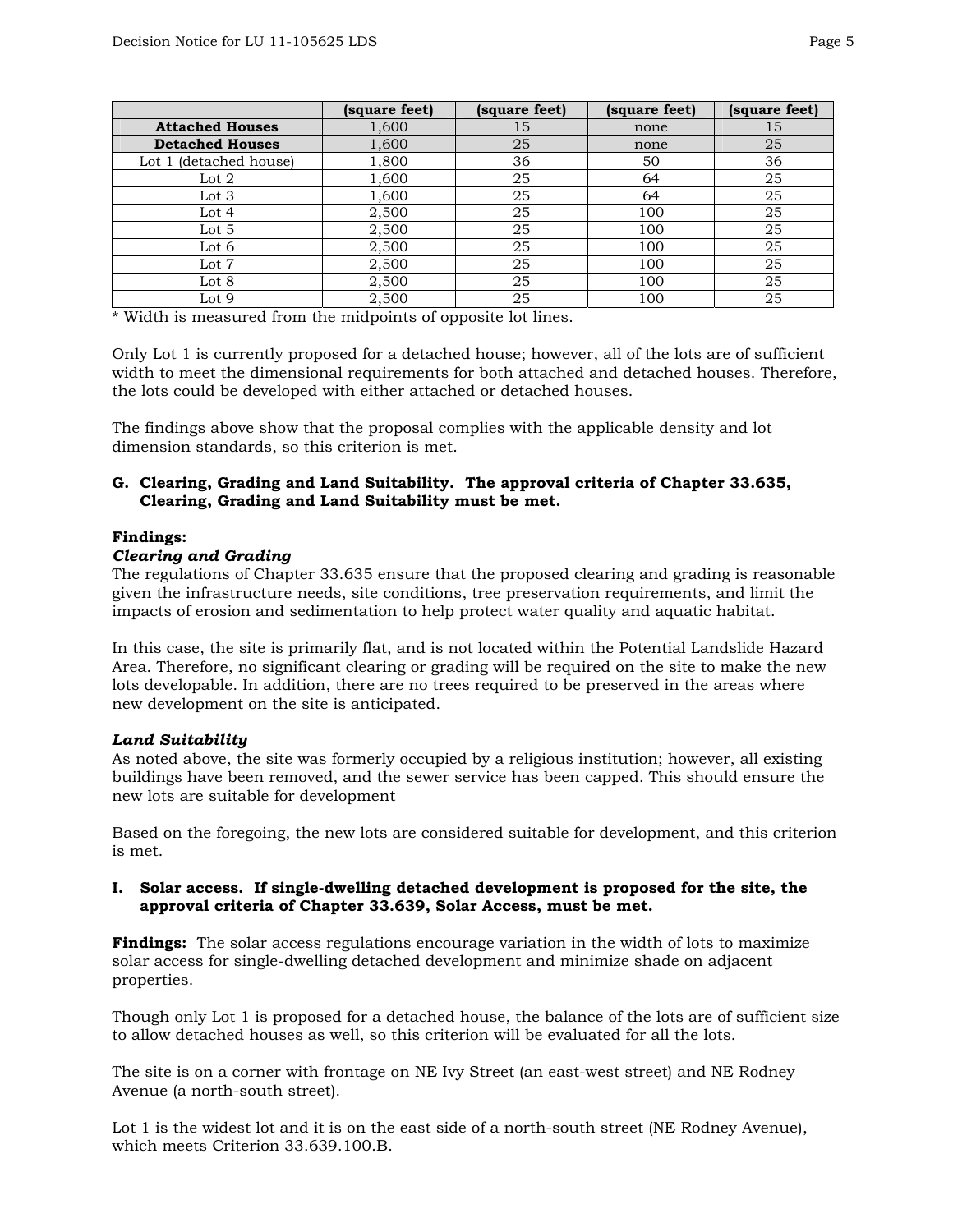Lots 2 through 9 are located on the south side of an east-west oriented street (NE Ivy Street). Lot 2 is located on the corner, and there are no lot width preferences for a corner lot in this location. Lots 3 through 9 are interior lots, and Criterion 33.639.100.A calls for these interior lots to be the narrowest. In this case Lots 3 through 9 are all proposed to be the same width.

Since Lots 2 through 9 are proposed for attached houses, but are of sufficient size to allow detached houses, allowing these lots to be the same width will afford the greatest flexibility for the lots to be developed with houses that are as wide as possible. This is consistent with the purpose to maximize solar access for detached houses. Based on these factors, this criterion is met.

- **K. Transportation impacts. The approval criteria of Chapter 33.641, Transportation Impacts, must be met; and,**
- **L. Services and utilities. The regulations and criteria of Chapters 33.651 through 33.654, which address services and utilities, must be met.**

**Findings:** The regulations of Chapter 33.641 allow the traffic impacts caused by dividing and then developing land to be identified, evaluated, and mitigated for if necessary. Chapters 33.651 through 33.654 address water service standards, sanitary sewer disposal standards, stormwater management, utilities and rights of way. The criteria and standards are met as shown in the following table:

**33.651 Water Service standard-**See Exhibit E-3 for detailed bureau comments.

The water standards of 33.651 have been verified. There are 2 existing water services to this property location, including an 8-inch CI water main in NE Rodney Avenue, and a 6-inch CI water main in NE Ivy Street. The Water Bureau notes the proposed lots can be served with connections to these mains.

**33.652 Sanitary Sewer Disposal Service standards**-See Exhibit E-1 for detailed comments.

The sanitary sewer standards of 33.652 have been verified. There are existing 10-inch vitrified clay public combined sewer lines located in NE Ivy and NE Cook.

New service branches to the sewer main in NE Ivy Street and a public sewer extension in NE Rodney Avenue will be required to be constructed to serve the proposed development at the applicant's or owner's expense.

**33.653.020 & .030 Stormwater Management criteria and standards–**See Exhibits E.1 & E.5

BES has verified that the stormwater management system can be designed that will provide adequate capacity for the expected amount of stormwater.

No stormwater tract is proposed or required. Therefore, criterion A is not applicable.

The applicant has proposed the following stormwater management methods:

**Public Street Improvements:** No street improvements are proposed or required.

Lots 1 through 9: Stormwater from the driveways on the lots will be directed via sheet flow to trench drains, which will discharge to the public sewer system; otherwise the balance of the stormwater from these lots will be directed to individual drywells that will treat the water and slowly infiltrate it into the ground. Each of these lots has sufficient area for a stormwater facility that can be adequately sized and located to meet setback standards, and accommodate water from a reasonably-sized home. Bureau of Environmental Services has indicated conceptual approval of the trench drains and drywells.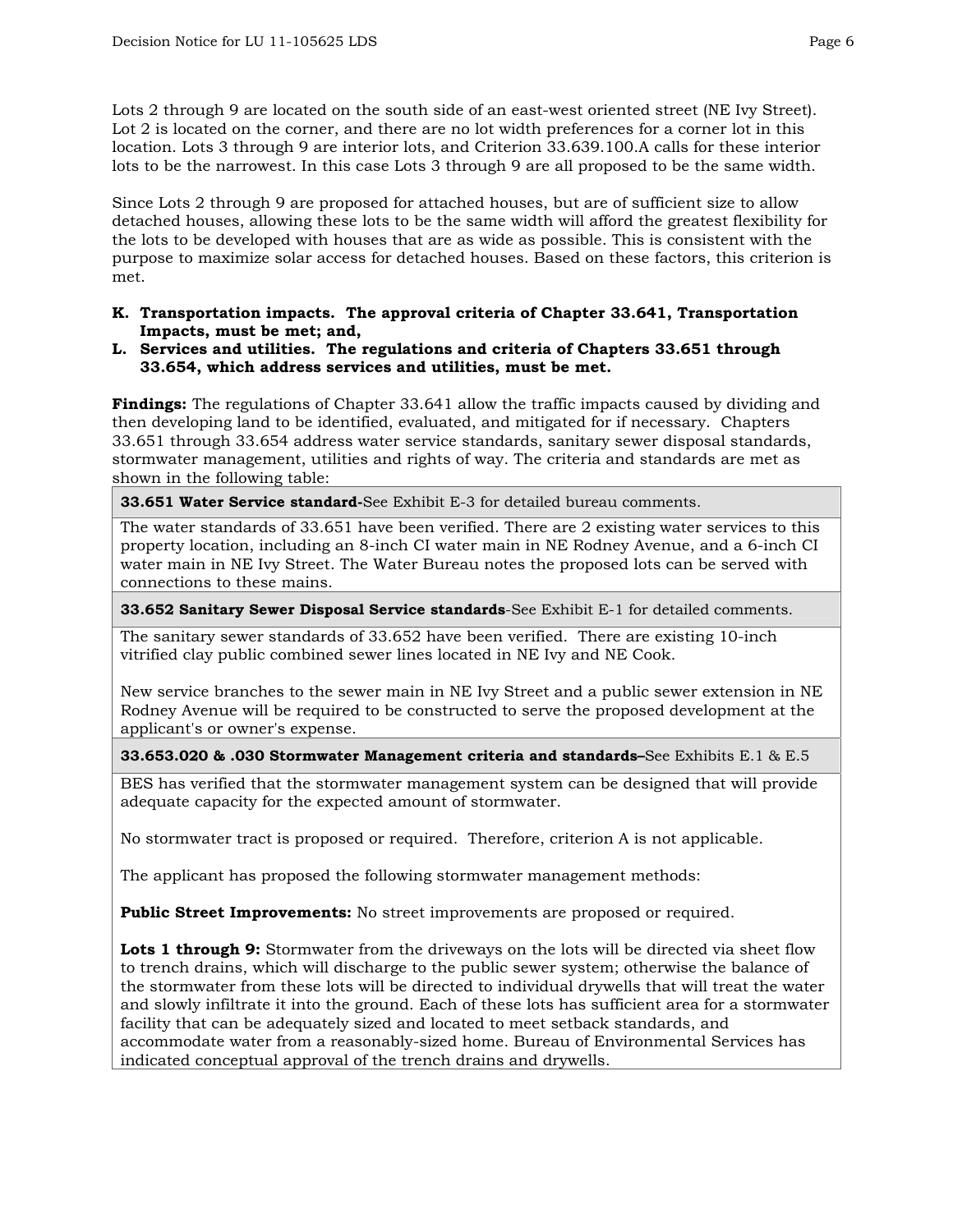#### **33.654.110.B.1 -Through streets and pedestrian connections**

**33.654.130.B - Extension of existing public dead-end streets & pedestrian connections 33.654.130.C - Future extension of proposed dead-end streets & pedestrian connections** 

Generally, through streets should be provided no more than 530 feet apart and at least 200 feet apart. As noted in the response from Portland Transportation, the site is located in an area with an established grid pattern that meets these spacing requirements, so no through streets or pedestrian connections will be required. In addition, the site is located within the Elliot Pedestrian District, and both street frontages are improved to current City standards. As such, this criterion is met.

#### **33.641 – Transportation Impacts – 33.641.020 and 33.641.030 33.654.120.C Width and Design of the street right-of-way 33.654.130.D Partial Rights of way**

Portland Transportation has determined that the 9 units can be expected to generate approximately 54 daily vehicle trips with 5 occurring in the AM and PM peak hours. This relatively small amount of vehicle trips is not expected to result in any significant impact to transportation facilities. The area is established with well defined grid pattern of City blocks. The pedestrian facilities either meet or exceed current City standards. All modes of transportation can safely be supported with existing facilities. The transportation system can safely support the proposed land division in addition to the existing uses in the area.

At this location, NE Rodney and NE Ivy are classified as Local Service Streets for all modes. The site is located within the Elliot Pedestrian District. Both frontages are improved to current City standards. No dedications or street improvements beyond repairing any damaged or broken sidewalk and installing street trees where deficiencies exist will be required. Shared driveways shall be required for attached housing units.

Based on the foregoing, this criterion is met.

**33.654.120.E. Approval criterion for the width of pedestrian connections.** 

**Findings:** As noted above, Portland Transportation has determined that width of the existing sidewalk is sufficient to accommodate the anticipated users, so no additional right-of-way or improvements are needed. However, at the time of development, any damages or broken sidewalks must be repaired. Also, at the time of development, street trees must be installed as directed by Urban Forestry. Based on these factors, the width of the pedestrian connection is acceptable, so this criterion is met.

**33.654.130.A - Utilities (defined as telephone, cable, natural gas, electric, etc.)** 

Any easements that may be needed for private utilities that cannot be accommodated within the adjacent right-of-ways can be provided on the final plat. At this time no specific utility easements adjacent to the right-of-way have been identified as being necessary. Therefore, this criterion is met.

# **DEVELOPMENT STANDARDS**

Development standards that are not relevant to the land division review, have not been addressed in the review, but will have to be met at the time that each of the proposed lots is developed.

## **Future Development**

Among the various development standards that will be applicable to this lot, the applicant should take note of:

Detached Houses- Section 33.120.270.D of the Zoning Code allows reduced side setbacks (3 feet from property lines) for detached houses in the multi-dwelling zones on lots that are at least 25 feet wide. This allowance only applies to the setbacks that are interior to the site. The setbacks around the perimeter of the land division site are that of the base zone. At this time, only one lot (Lot 1) is proposed for a detached house; however, all the lots are of sufficient size to allow detached houses, and the applicant may elect to construct either. As such, this proposal is eligible to use these provisions. To take advantage of this allowance, the reduced side setbacks must be shown on a supplemental survey for the land division at the time of final plat approval.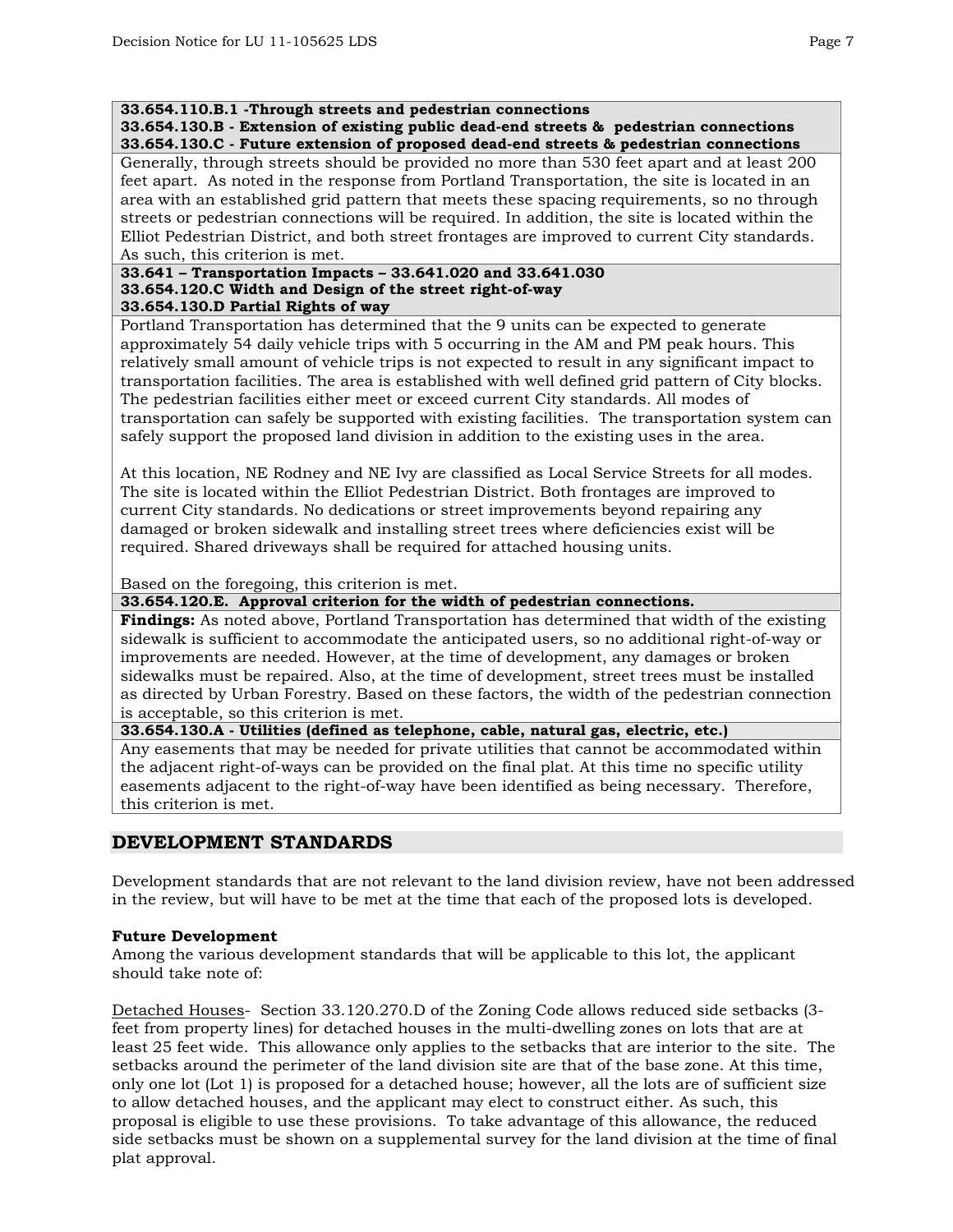Community Design Standards or Design Review: As noted previously, the site is within the Eliot Conservation District, so all new development must comply with the Community Design Standards (33.218); otherwise, the proposal will trigger a Historic Review (33.846). The applicant has indicated the new development will be designed in accordance with the Community Design Standards. No review of these requirements has been conducted for the plans presented for this land division application.

#### **Existing Development**

The former buildings have been removed from on the site (Demolition Permits 11-107457 CO and 11-107461 CO), so the division of the property will not cause the structures to move out of conformance or further out of conformance with the development standard applicable in the R2 zone. Therefore, this land division proposal can meet the requirements of 33.700.015.

## **OTHER TECHNICAL REQUIREMENTS**

Technical decisions have been made as part of this review process. These decisions have been made based on other City Titles, adopted technical manuals, and the technical expertise of appropriate service agencies. These related technical decisions are not considered land use actions. If future technical decisions result in changes that bring the project out of conformance with this land use decision, a new land use review may be required. The following is a summary of technical service standards applicable to this preliminary partition proposal.

| <b>Bureau</b>                                | <b>Code Authority and Topic</b>                       |  |
|----------------------------------------------|-------------------------------------------------------|--|
| <b>Water Bureau, 503-823-7404</b>            | Title 21 - Water availability                         |  |
| www.portlandonline.com/water                 |                                                       |  |
| <b>Environmental Services</b> , 503-823-7740 | Title 17: 2008 Stormwater Manual                      |  |
| www.portlandonline.com/bes                   | Sewer availability & Stormwater Management            |  |
| <b>Fire Bureau.</b> 503-823-3700             | Title 31 Policy B-1 - Emergency Access                |  |
| www.portlandonline.com/fire                  |                                                       |  |
| <b>Transportation</b> , 503-823-5185         | Title 17, Transportation System Plan                  |  |
| www.portlandonline.com/transportation        | Design of public street                               |  |
| Development Services, 503-823-7300           | Titles 24 – 27, Admin Rules for Private Rights of Way |  |
| www.portlandonline.com/bds                   | Building Code, Erosion Control, Flood plain, Site     |  |
|                                              | Development & Private Streets                         |  |

As authorized in Section 33.800.070 of the Zoning Code conditions of approval related to these technical standards have been included in the Administrative Decision on this proposal.

The applicant must meet the requirements of the Fire Bureau in regards to fire hydrant flow and spacing, addressing of structures, and aerial fire department access. These requirements are based on the technical standards of Title 31 and Fire Bureau Policy B-1.

## **CONCLUSIONS**

The applicant has proposed a 9 lot subdivision, as shown on the attached preliminary plan (Exhibit C.2). As discussed in this report, the relevant standards and approval criteria have been met, or can be met with conditions. The primary issues identified with this proposal are:

- Sanitary sewer service extension
- Fire flow, hydrant, addressing, and access

With conditions of approval that address these requirements this proposal can be approved.

# **ADMINISTRATIVE DECISION**

**Approval** of a Preliminary Plan for a 9 lot subdivision, which will result in 9 lots for detached or attached houses, as illustrated with Exhibit C.2, subject to the following conditions: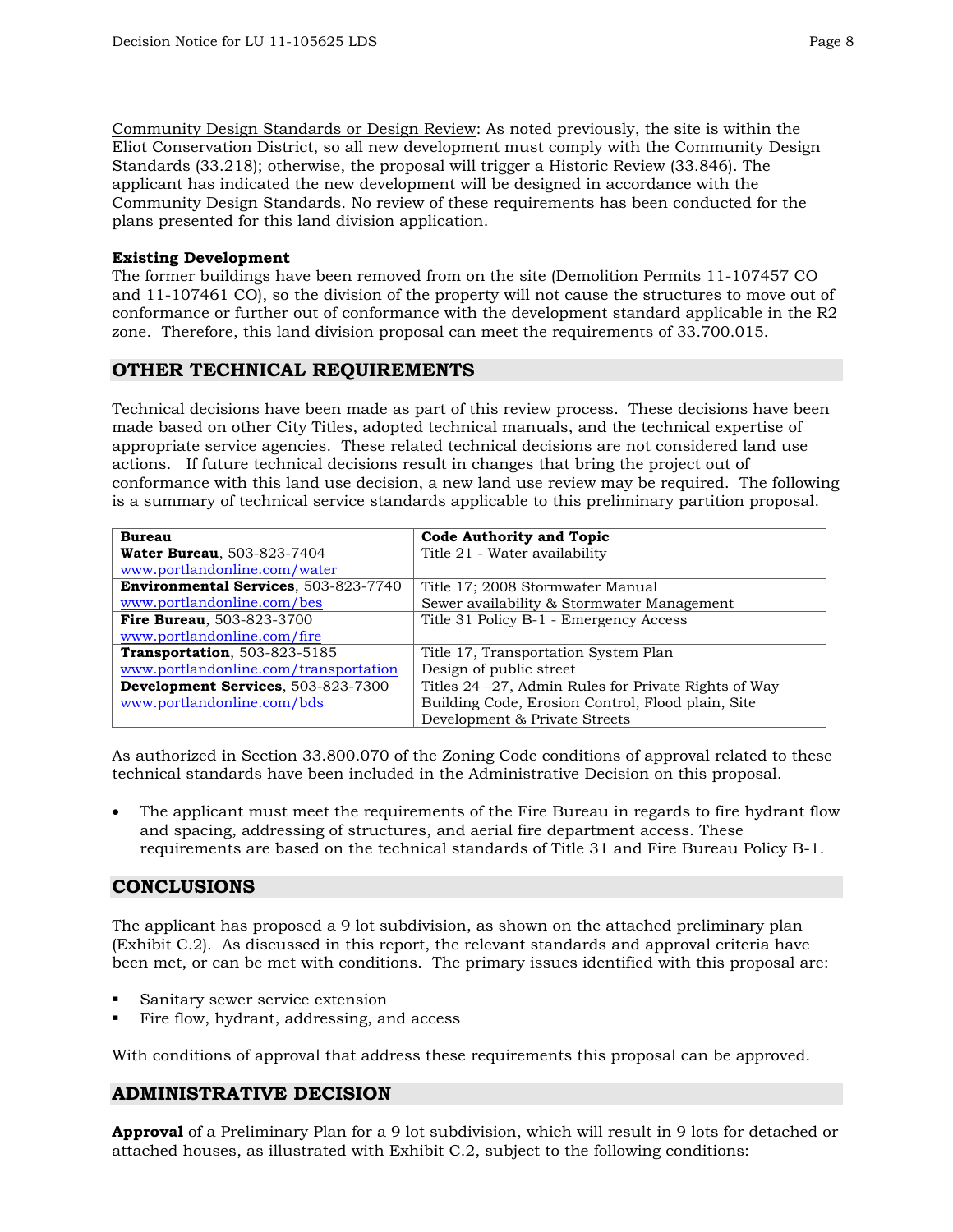**A. Supplemental Plan.** If the applicant elects to use the provision that allows side setbacks for detached houses to be reduced to 3 feet for lot lines that are interior to the site (33.120.270.D), the reduced side setbacks must be shown on a supplemental survey for the land division at the time of final plat approval. Three copies of an additional supplemental plan must be submitted with the final plat survey for review and approval.

### **B. The following must occur prior to Final Plat approval:**

#### **Utilities**

- 1. The applicant must provide engineered plans, financial guarantees, and engineering fees for the sewer extension in NE Rodney Avenue to the satisfaction of the Bureau of Environmental Services (BES).
- 2. The applicant shall meet the fire flow/water supply and fire hydrant spacing (commercial) requirements to the satisfaction of the Fire Bureau.

#### **C. The following conditions are applicable to site preparation and the development of individual lots:**

1. The applicant must meet the addressing and aerial fire department access road requirements to the satisfaction of the Fire Bureau.

#### **Staff Planner: Kate Green**

**Decision rendered by: \_\_\_\_\_\_\_\_\_\_\_\_\_\_\_\_\_\_\_\_\_\_\_\_\_\_\_\_\_\_\_\_\_\_\_\_\_\_\_\_\_\_\_\_ on April 7, 2011** 

By authority of the Director of the Bureau of Development Services

## **Decision mailed April 11, 2011**

**About this Decision.** This land use decision is **not a permit** for development. A Final Plat must be completed and recorded before the proposed lots can be sold or developed. Permits may be required prior to any work. Contact the Development Services Center at 503-823- 7310 for information about permits.

**Procedural Information.** The application for this land use review was submitted on January 21, 2011, and was determined to be complete on **February 9, 2011**.

*Zoning Code Section 33.700.080* states that Land Use Review applications are reviewed under the regulations in effect at the time the application was submitted, provided that the application is complete at the time of submittal or complete within 180 days. Therefore this application was reviewed against the Zoning Code in effect on January 21, 2011.

*ORS 227.178* states the City must issue a final decision on Land Use Review applications within 120-days of the application being deemed complete. The 120-day review period may be waived or extended at the request of the applicant. In this case, the applicant requested that the 120-day review period be extended 14 days (Exhibit A.4). Unless further extended by the applicant, **the 120 days will expire on June 24, 2011.**

## **Note: Some of the information contained in this report was provided by the applicant.** As

required by Section 33.800.060 of the Portland Zoning Code, the burden of proof is on the applicant to show that the approval criteria are met. The Bureau of Development Services has independently reviewed the information submitted by the applicant and has included this information only where the Bureau of Development Services has determined the information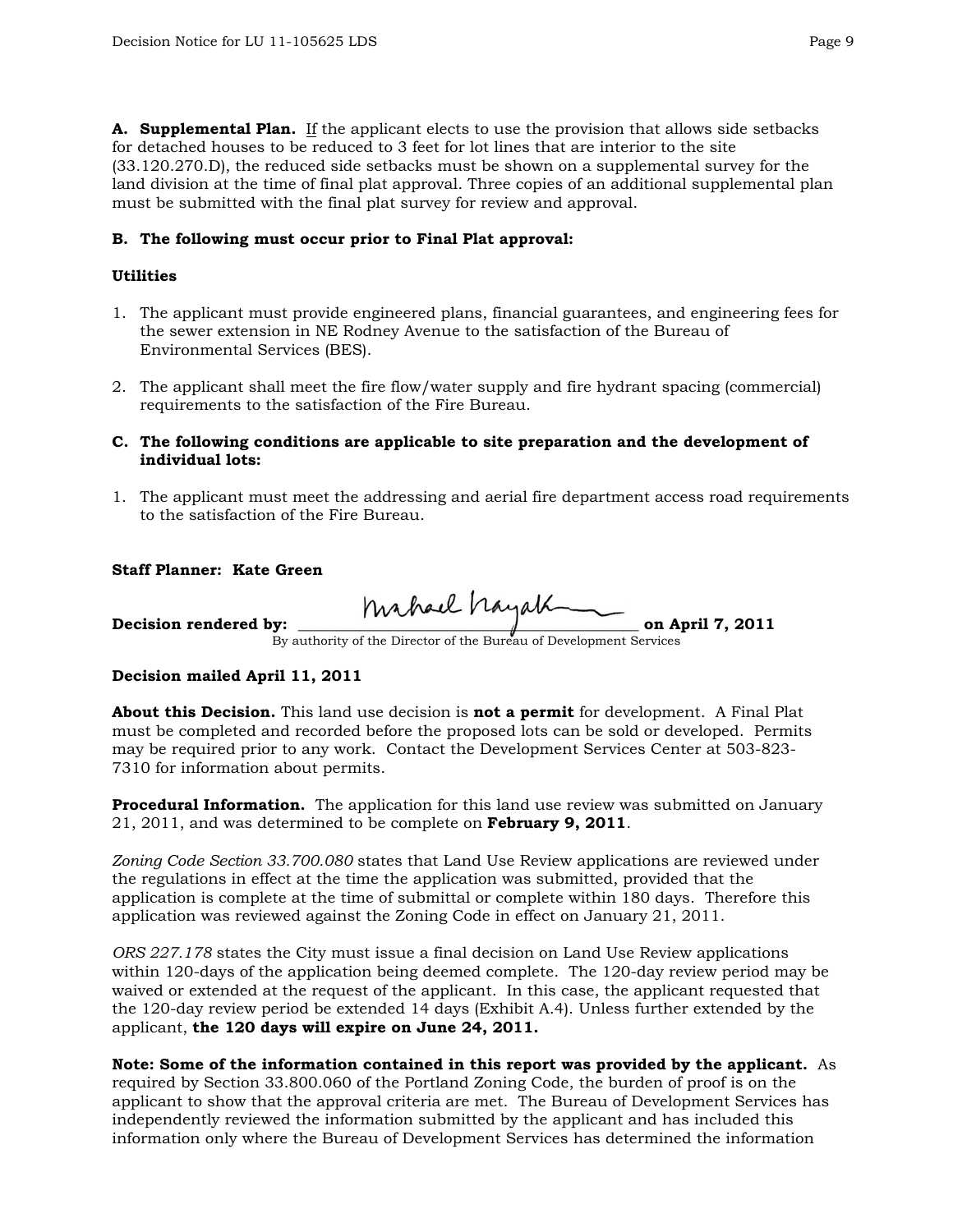satisfactorily demonstrates compliance with the applicable approval criteria. This report is the decision of the Bureau of Development Services with input from other City and public agencies.

**Conditions of Approval.** If approved, this project may be subject to a number of specific conditions, listed above. Compliance with the applicable conditions of approval must be documented in all related permit applications. Plans and drawings submitted during the permitting process must illustrate how applicable conditions of approval are met. Any project elements that are specifically required by conditions of approval must be shown on the plans, and labeled as such.

These conditions of approval run with the land, unless modified by future land use reviews. As used in the conditions, the term "applicant" includes the applicant for this land use review, any person undertaking development pursuant to this land use review, the proprietor of the use or development approved by this land use review, and the current owner and future owners of the property subject to this land use review.

**Appealing this decision.** This decision may be appealed to the Hearings Officer, which will hold a public hearing. Appeals must be filed **by 4:30 PM on April 25, 2011,** at 1900 SW Fourth Avenue. Appeals may be filed Tuesday through Friday on the first floor in the Development Services Center until 3 p.m. After 3 p.m. and on Mondays, appeals must be submitted to the receptionist at the front desk on the fifth floor. **An appeal fee of \$250 will be charged**. The appeal fee will be refunded if the appellant prevails. There is no fee for ONI recognized organizations appealing a land use decision for property within the organization's boundaries. The vote to appeal must be in accordance with the organization's bylaws. Assistance in filing the appeal is available from BDS in the Development Services Center. Please see the appeal form for additional information.

The file and all evidence on this case are available for your review by appointment only. Please contact the receptionist at 503-823-7617 to schedule an appointment. I can provide some information over the phone. Copies of all information in the file can be obtained for a fee equal to the cost of services. Additional information about the City of Portland, city bureaus, and a digital copy of the Portland Zoning Code is available on the internet at [www.ci.portland.or.us](http://www.ci.portland.or.us/) .

**Attending the hearing.** If this decision is appealed, a hearing will be scheduled, and you will be notified of the date and time of the hearing. The decision of the Hearings Officer is final; any further appeal must be made to the Oregon Land Use Board of Appeals (LUBA) within 21 days of the date of mailing the decision, pursuant to ORS 197.620 and 197.830. Contact LUBA at 550 Capitol St. NE, Suite 235, Salem, Oregon 97301 or phone 1-503-373-1265 for further information.

Failure to raise an issue by the close of the record at or following the final hearing on this case, in person or by letter, may preclude an appeal to the Land Use Board of Appeals (LUBA) on that issue. Also, if you do not raise an issue with enough specificity to give the Hearings Officer an opportunity to respond to it, that also may preclude an appeal to LUBA on that issue.

**Recording the land division.** The final land division plat **must** be submitted to the City **within three years** of the date of the City's final approval of the preliminary plan. This final plat must be recorded with the County Recorder and Assessors Office after it is signed by the Planning Director or delegate, the City Engineer, and the City Land Use Hearings Officer, and approved by the County Surveyor. **The approved preliminary plan will expire unless a final plat is submitted within three years of the date of the City's approval of the preliminary plan.** 

**The Bureau of Development Services is committed to providing equal access to information and hearings. Please notify us no less than five business days prior to the event if you need special accommodations. Call 503-823-7300 (TTY 503- 823-6868).**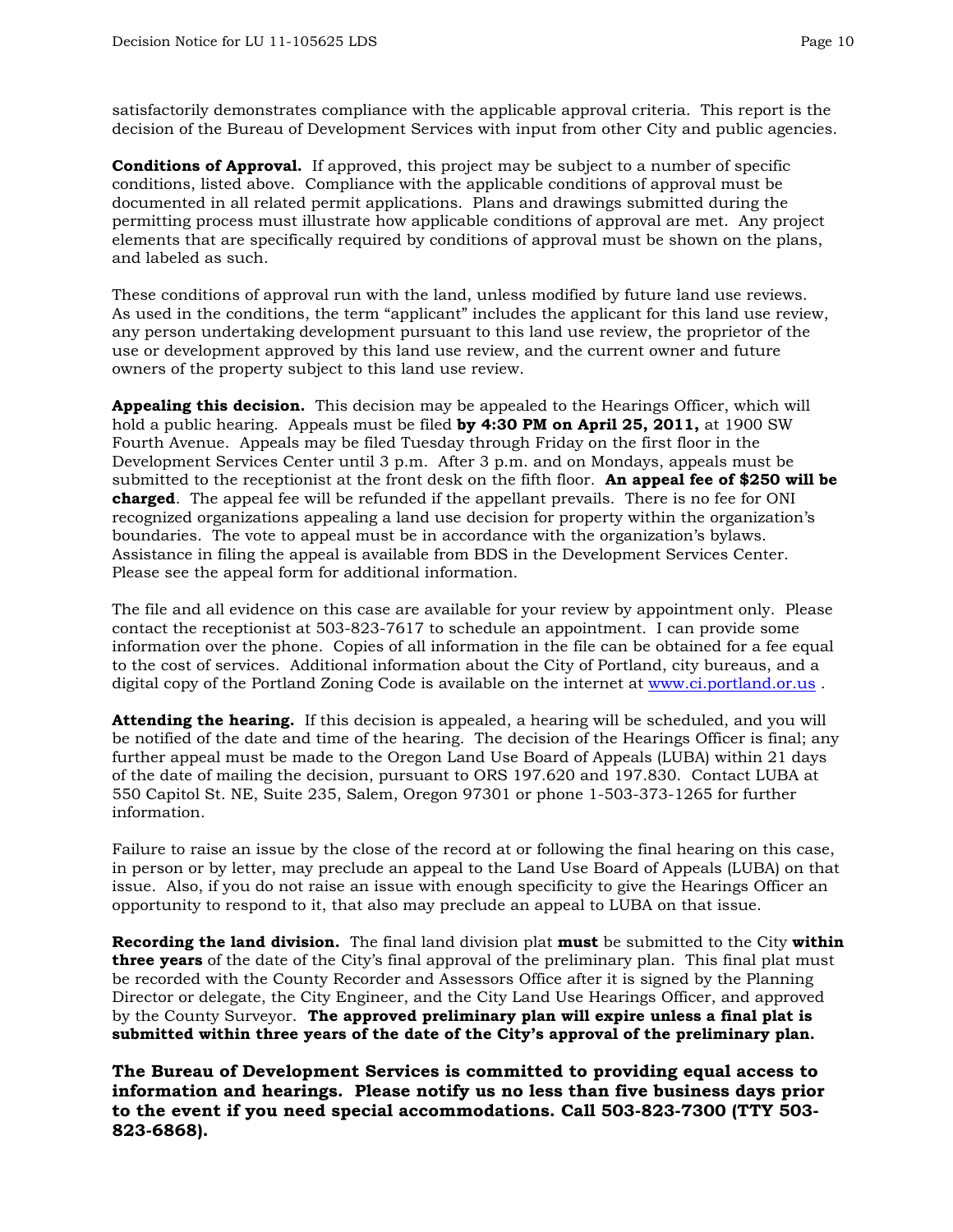## **EXHIBITS**

#### NOT ATTACHED UNLESS INDICATED

- A. Applicant's Statement
	- 1. Supplemental Narrative
	- 2. Stormwater Management Report
	- 3. Report of Geotechnical Engineering Services
	- 4. 120-review timeline extension
- B. Zoning Map (attached)
- C. Plans/Drawings:
	- 1. Site Survey Plan
	- 2. Preliminary Utility Plan (attached)
	- 3. February 9, 2011 Plan Set
- D. Notification information:
	- 1. Mailing list
	- 2. Mailed notice
- E. Agency Responses:
	- 1. Bureau of Environmental Services
	- 2. Bureau of Transportation Engineering and Development Review
	- 3. Water Bureau
	- 4. Fire Bureau
	- 5. Site Development Review Section of BDS
	- 6. Bureau of Parks, Forestry Division
- F. Correspondence:
	- 1. Mike Warwick, Eliot Neighborhood, March 2, 2011, no objections to land division; support for shared driveways and preservation of parking on the street
- G. Other:
	- 1. Original LU Application
	- 2. Site History Research
	- 3. Letter to applicant re: incomplete application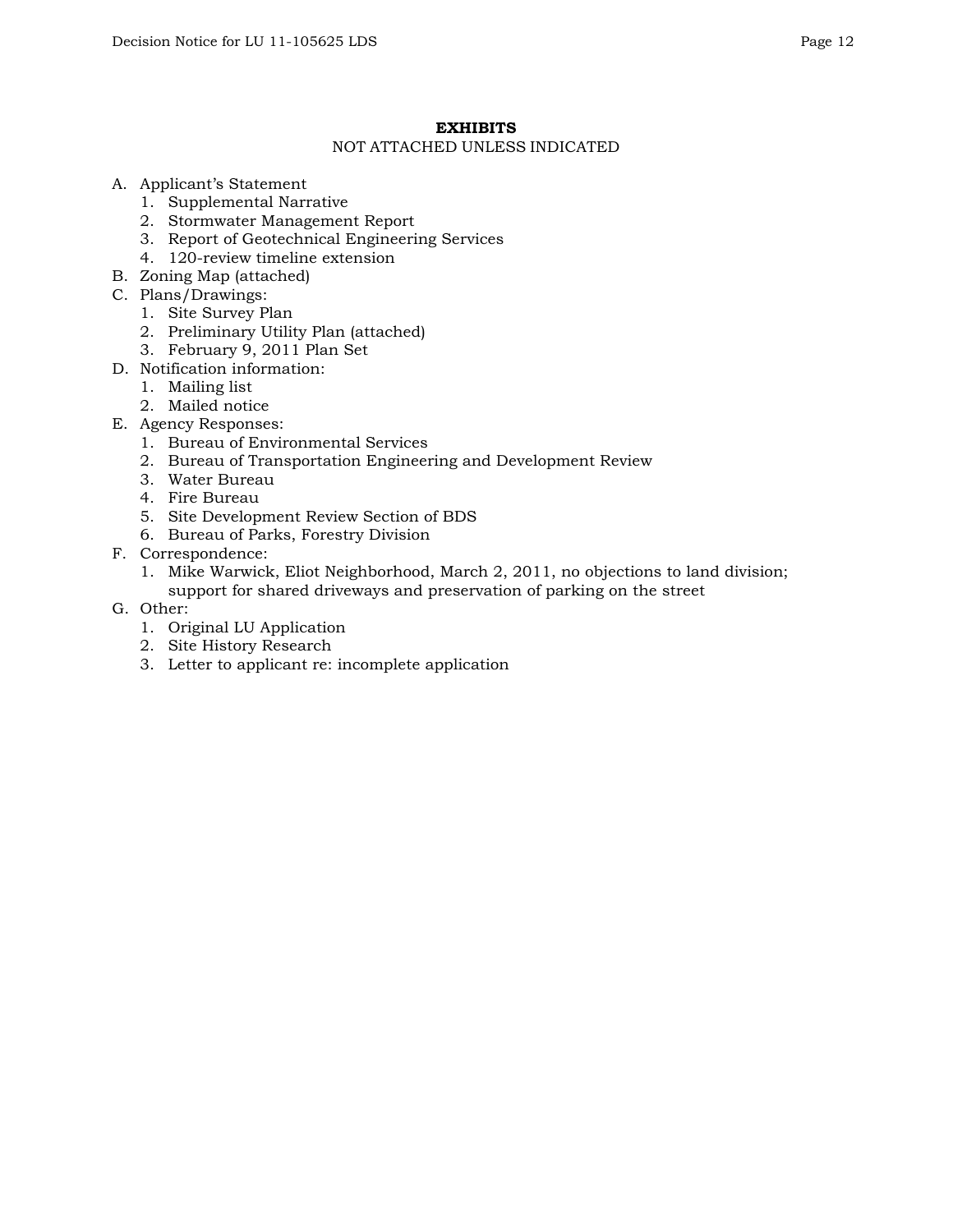